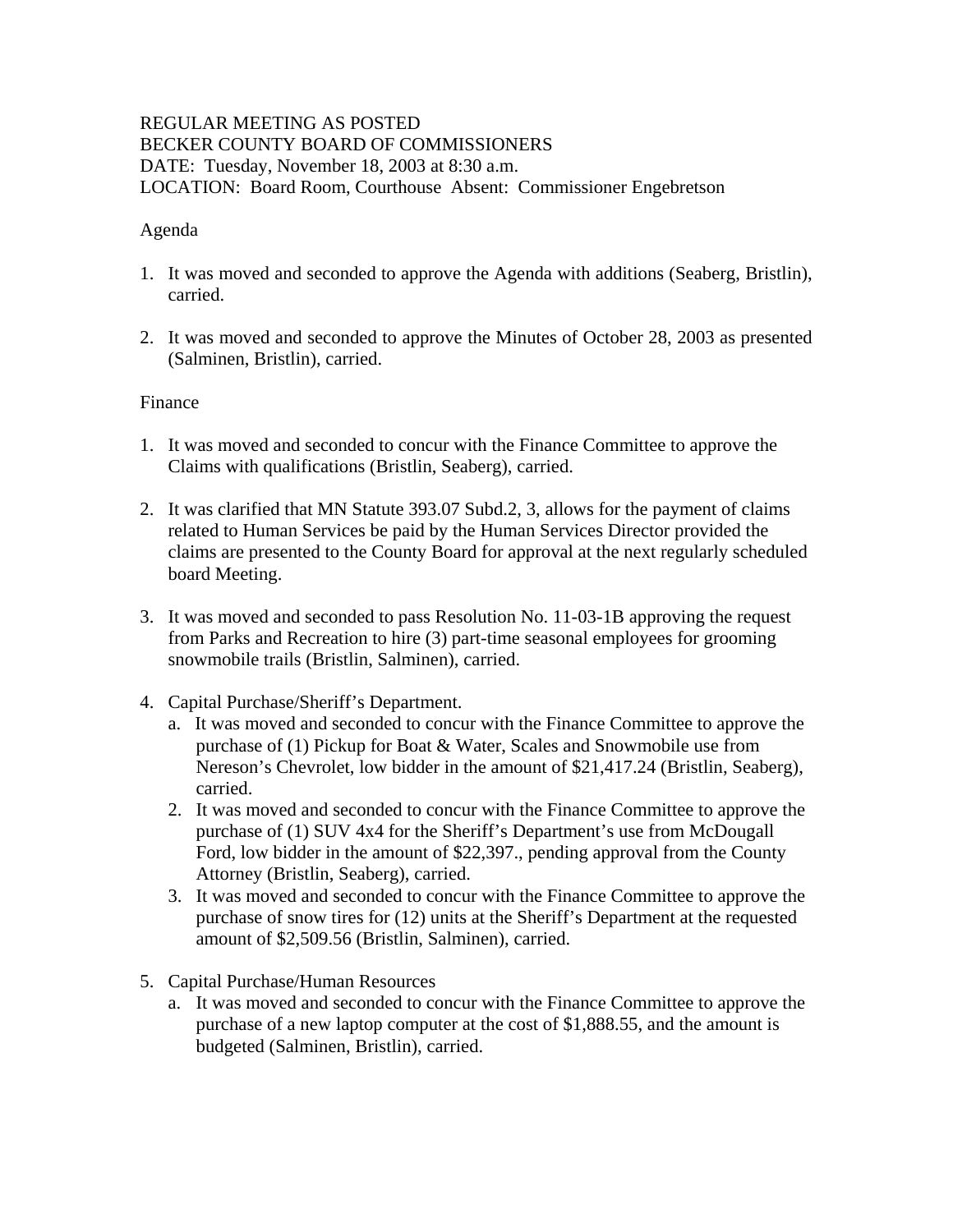- 6. All Builders Final Payment: This was discussed at the Finance Committee that the remodeling of the Court Administration has been completed and inspected. The remaining amount of \$3,657.53 will be added to accounts payable for the next Board Meeting providing the proper documentation (i.e. warranty cards, Certificates, IC 134, etc.) are provided.
- 7. Soil & Water. It was moved and seconded to approve the Soil & Water request for \$12,700 to cost share with the residents of the City of Ogema to seal abandoned wells located throughout the city, to be paid from 2003 Funds. (Bristlin, Salminen), carried.

## Auditor

1. It was moved and seconded to approve a Gambling Permit for the Lakes Crisis Center for operations at the Detroit Country Club in Lake View Township (Bristlin, Salminen), carried.

## Highway

- 1. It was moved and seconded to pass Resolution No. DOH 11-03-1A, Project Acceptance for Project No. SAP 03-598-07 & 03-650-02, accepting said completed project consisting of bridge replacement and approach grading contracted with Riley Bros. Construction and authorizing final payment in the amount of \$8,525.90 (Bristlin, Salminen), carried.
- 2. It was moved and seconded to pass Resolution No. DOH 11-03-1C, approving the Engineering Service Agreement with Larson-Peterson of Detroit Lakes, MN for the reconstruction of CSAH 22 and CSAH 24 and authorizes the county engineer to enter into the agreement on behalf of Becker County (Salminen, Seaberg), carried.
- 3. It was moved and seconded to set the Open House of the 5-Year Highway Plan for Wednesday, December 17, 2003 from 5:00 – 7:00 p.m. in the Board Room, Courthouse (Salminen, Bristlin), carried.
- 4. The Construction Update was presented by the County Engineer.

### Human Services

- 1. It was moved and seconded to approve the Agenda with an addition (Salminen, Bristlin), carried.
- 2. It was moved and seconded to approve the Transit Claims (Salminen, Bristlin), carried.
- 3. Information was provided on the Child Welfare Demonstration Project.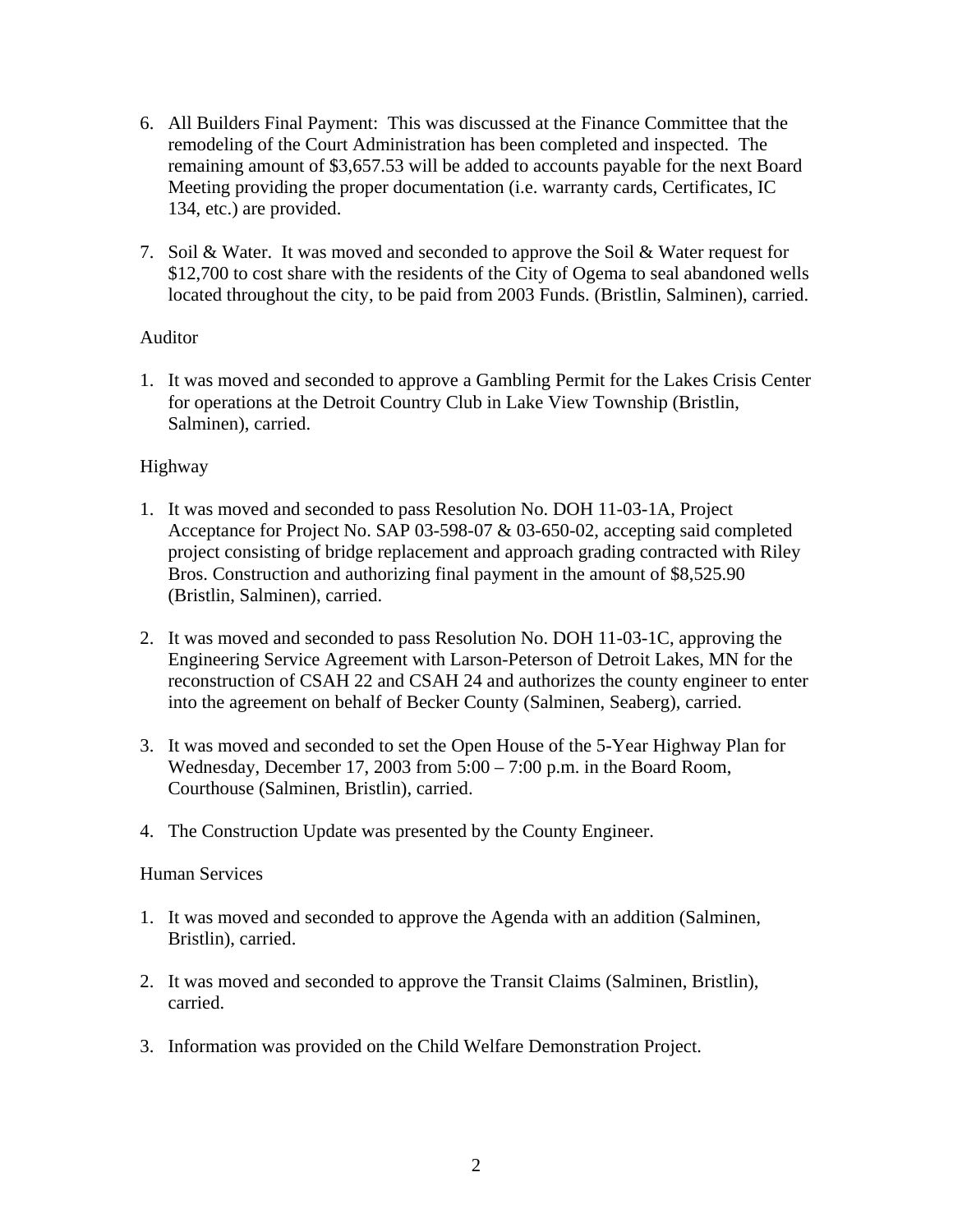4. It was moved and seconded to approve the following Purchase of Services Contracts (Salminen, Bristlin), carried.

Barbara VanOfferen Adult Foster Home Phillip and Gina Kinny Adult Foster Home

- 5. It was moved and seconded to authorize the Human Services Director, Matt Casey, to sign the Human Services Claims and then present to the County Board (Salminen, Bristlin), carried.
- 6. It was moved and seconded to approve the Human Services Claims (Salminen, Bristlin), carried.
- 7. It was moved and seconded to accept the Family Services, Adult Services & Probation Placement Reports (Bristlin, Seaberg), carried.

### **Commissioners**

- 1. Reports & Correspondence: a. Multi-County Nursing Meeting, Commissioner Seaberg
- 2. Appointments:
	- 1. It was moved and seconded to re-appoint Erling Kolke to the Lake Region Library Board (Salminen, Seaberg), carried.
	- 2. It was moved and seconded to re-appoint Warren Seykora to the Wild Rice Watershed Board for a three-year term (Salminen, Bristlin), carried.
- 3. It was moved and seconded to approve to change the Tuesday, November 25, Board Meeting time to 4:30 p.m. in the Board Room, Becker County Courthouse (Bristlin, Salminen), carried.
- 4. It was moved and seconded to have a committee consisting of Roger Winter, Harry Salminen and Brian Berg meet with Becker County's (5) Elected Officials to discuss salaries and to bring the results of these meetings back to the Board (Salminen, Bristlin), carried.
- 5. It was moved and seconded to accept the 2003 Federal Homeland Security Equipment Grant and to authorize the signatures of the Board Chair and the County Administrator (Seaberg, Bristlin), carried.
- 6. Section 125 was removed from the agenda.
- 7. An update on the Extension Department was given, and it was moved and seconded to approve the Memorandum of Agreement between the U of M and Becker County for providing Extension programs locally and Employing County Extension Staff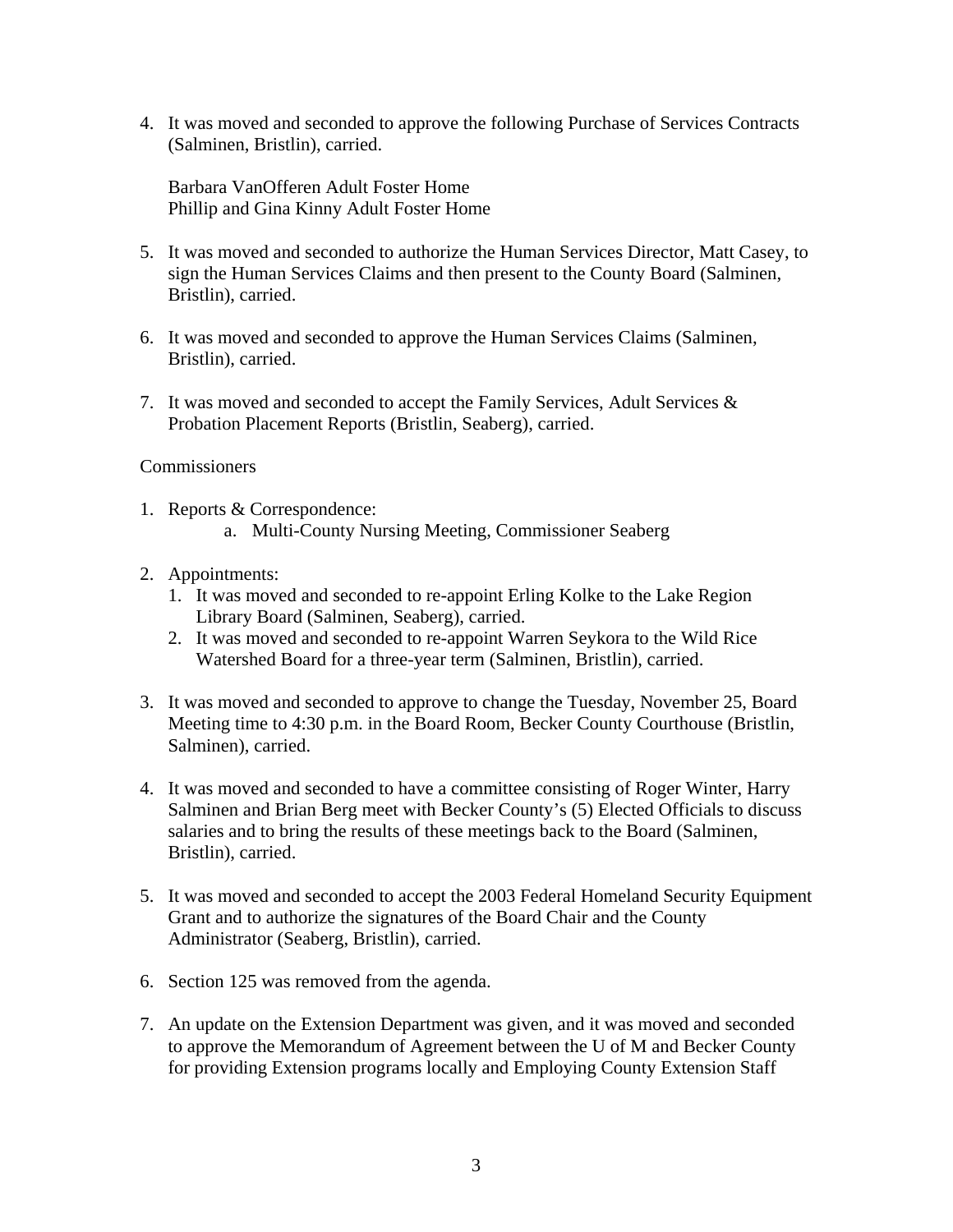(20% Extension Educator). The Memo of Agreement is effective January 1, 2004 through December 31, 2006 (Bristlin, Salminen), carried.

- 8. It was moved and seconded to approve the Memorandum of Agreement Between the University of Minnesota and Becker County to provide a 4-H Coordinator upon approval of the County Attorney (Bristlin, Salminen), carried.
- 9. It was moved and seconded to approve any Commissioner's attendance at the following meetings:
	- a. The Detroit Lakes Chamber of Commerce for an Agricultural Issues Forum on Thursday, December 4, 2003 at the Callaway Community Center (Salminen, Seaberg), carried.
	- b. The 4-H Awards Banquet on Saturday, November 22, 2003 (Salminen, Bristlin), carried.
	- c. The Thanksgiving Feast in the Employee Lunchroom, Becker County Courthouse on Friday, November 21, 2003 from 11:30 a.m. to 2:00 p.m. (Seaberg, Salminen), carried.
- 10. It was moved and seconded to send a letter of congratulations to Nancy Bauer upon receiving the Barbara O'Grady Award presented by the Local Public Health Association of Minnesota's Annual Award Ceremony on Wednesday, November 19, 2003 (Salminen, Bristlin), carried.
- 11. It was moved and seconded to adopt the Guidelines as policy for the destruction of county owned out-dated property (Salminen, Bristlin), carried.

# **GUIDELINES FOR THE DESTRUCTION OF COUNTY OWNED PROPERTY**

A. Purpose.

The purpose of this guideline is to establish a procedure for the destruction of County Property which holds little or no value. County government is accumulating too much property that has out-lived its use and is now costing additional money for storage, movement, and possible injury risks because of improper storage locations. In order to immediately clean up some of the excess of this out-dated property, departments will be asked to follow the following procedures in the destruction of said property.

- 1. Compile a list of excess property, keeping a record of destruction.
- 2. A professional shall determine the worth of such property; example, (IT Director evaluating old computers and monitors.)
- 3. An itemized receipt from the Landfill Operator identifying all disposed items will be obtained and retained in a file.